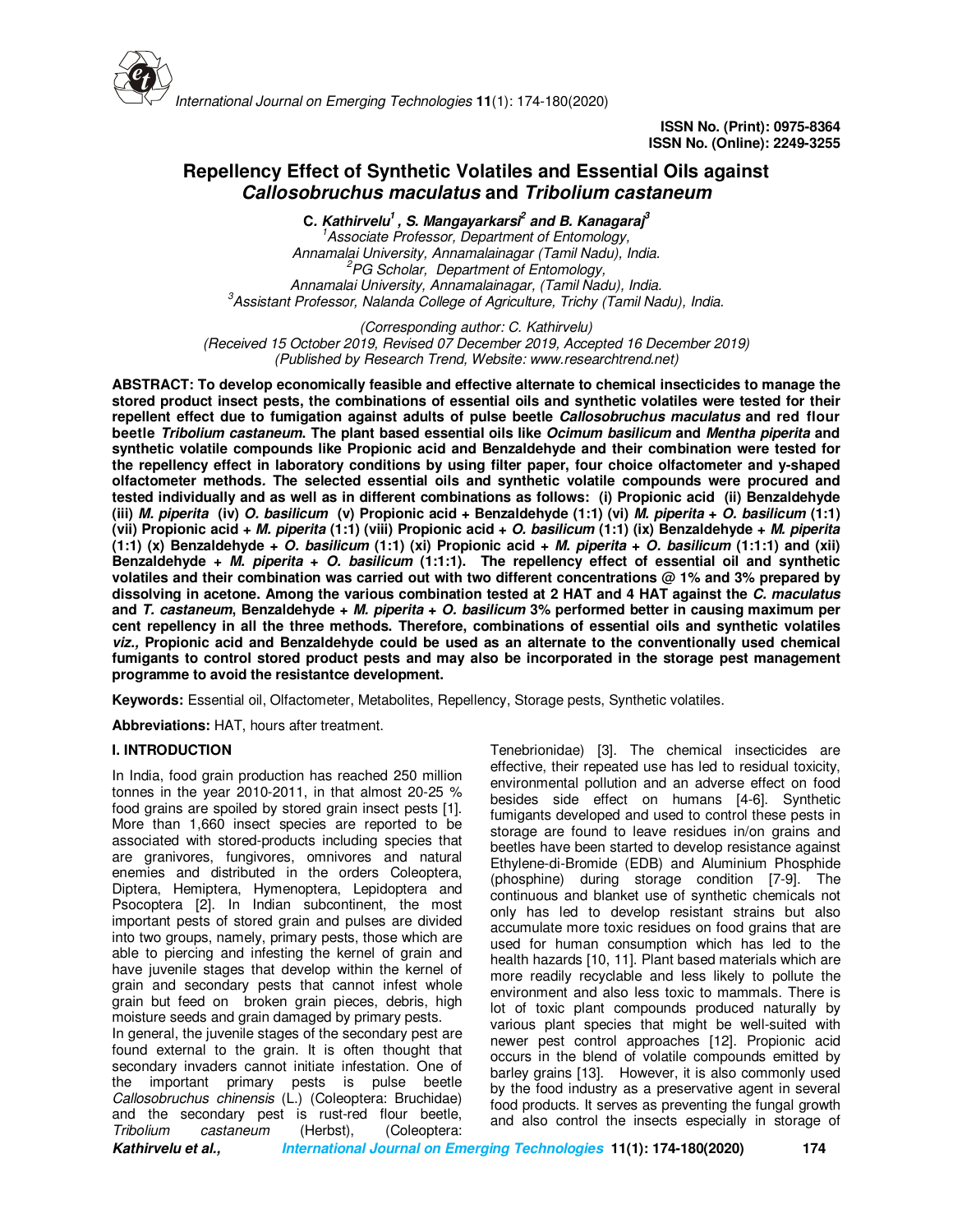moist food grains. Benzaldehyde and its derivatives could be used as an alternate to the traditionally used chemical fumigants to manage the stored product pests. It is extracted from many nuts, seeds and leaves. Benzaldehyde and Propionic acid is generally regarded as safe food additive and preservatives in the United States and is accepted as a flavouring substance in European Union. Both benzaldehyde and propionic acid were organic compounds and are easily biodegradable [14]. Many plant essential oils showed a broad spectrum of activity against insect pests and plant pathogenic fungi ranging from insecticidal, antifeedant, repellent, oviposition deterrent, growth regulatory and antivector activities. The bioactivity of essential oils of *Mentha piperita*, *Ocimum basilicum* and *Origanum compactum* was evaluated against the adults of *Rhyzopertha dominica* and *Sitophilus oryzae* by using fumigation and repellency at different concentrations [15]. These oils also have a long tradition of use in the protection of stored product pests. Keeping the above in view, an attempt was made to develop economically feasible and also effective alternate to chemical insecticides to manage the stored product insect pests. The combinations of essential oils and synthetic volatiles were tested for their repellent effect due to fumigation against adults of *C. maculatus* and *T. castaneum*.

## **II. MATERIALS AND METHODS**

The test insects namely Pulse Beetle, *C. maculatus* and Red flour beetle *T. castaneum* were reared for the present study. The adult insects were obtained from stored product insect culture at the Department of Entomology and these beetles were reared on healthy and clean grains/flour in glass jars. The test insects were mass cultured in 1kg capacity glass jar of size 15  $\times$ 10 cm containing respective food materials such as black gram for *C. maculatus* and wheat flour for *T. castaneum* each 500 g as a nutritional source at 60-70 % relative humidity and temperature ranged from 30- 35ºC. Maximum of seven days were allowed for mating and oviposition. Then the parent stocks were removed and food media containing eggs were incubated in the temperature and humidity as mentioned above in darkness to obtain same aged insects. With the interval of two generations, half of the completely infested grains/flour was replaced with the same quantity of uninfested materials [16].

The essential oils namely, *Mentha piperita* (pepper mint) oil and *Ocimum basilicum* (ocimum) oil and the synthetic<br>volatile compounds viz.. Propionic acid and volatile compounds viz., Benzaldehyde were selected and used for this study and purchased from Allins Exports Private Limited, Noida, Uttar Pradesh and Sisco Research Laboratories Private Limited, Mumbai respectively.

**Filter paper method:** The filter paper method was used for testing the repellent activity of synthetic volatile compounds and essential oils and their combinations against the test insects. This method was carried out in glass petridishes (diameter 8.5 and height 1.2 cm).

The serial dilution of two different concentrations (1 and 3 %) of synthetic volatile compounds, essential oils and their combinations were prepared in acetone (100 µl). Whatman No. 1 filter paper was cut into two equal halves and the treatments were applied to one half of the filter paper uniformly using micropipette. The other half of the filter paper was treated with acetone only.

The treated filter paper was dried to evaporate the solvent completely. Both halves were attached with cellophane tape and placed at the bottom of petridishes. Ten adults of test insect were released at the centre of filter paper disc and then petridishes were covered and kept in dark. Three replicates were set for each concentration of synthetic volatile compounds, essential oils and their combinations. In control one half is treated with acetone and another half was untreated. Number of insects on both halves of the filter papers was recorded 2 hours and 4 hours after treatment in mild light [17].

Percent repellency (% R) =  $(C - T)/(C + T) \times 100$ 

C - Number of insects on control side and

T - Number of insects on treated side.<br>**Four** choice olfactometer: The

**Four choice olfactometer:** The four choice olfactometer was used for testing the repellent effects of synthetic volatile compounds and essential oils and their combinations against the test insects. This apparatus consists of a central chamber (25 cm long by 25 cm wide by 5 cm high) from which project out wards four glass tubes (arms) (17 cm long by 3 cm in diameter). The top of the central chamber provided with insect releasing port and the bottom with small orifice. The end of the each arms and central orifice were connected to the airflow. The different concentrations (1 and 3 %) of synthetic volatile compounds, essential oils and their combinations were prepared by dissolving in acetone (100 µl). The seeds/flour were treated with these combinations and placed inside of each arm. Twenty adult beetles were released on the insect releasing port and for control seeds without treatment were used [18]. After 2 hours and 4 hours of the treatment, number of insect present on each arm was observed and Percent Repellency was calculated by using the formula Percent repellency (% R) =  $(C - T)/(C + T) \times 100$ 

C - Number of insects on control side and

T - Number of insects on treated side.

**Y-shaped olfactometer**: To determine the repellent effects of synthetic volatile compounds and essential oils and their combinations, the Y-shaped olfactometer was used. Two concentration *viz*., 1% and 3% of synthetic volatile compounds and essential oils and their combinations were impregnated with Whatman No.1 filter paper and placed on one arm of Y-shape, while the other arm was used as control without treatment. Twenty adult beetles (2-7 days old) were selected from the culture and were released in entry point of olfactometer. After 2 hours and 4 hours of the treatment, the number of released insects were measured at treated and control. Three replicates were set for each treatment. In control, one arm with acetone treated seeds while the other was untreated [19]. Percent Repellency (PR) values was computed by using the formula

Percent repellency (% R) =  $(C - T)/(C + T) \times 100$ 

C - Number of insects on control side and

T - Number of insects on treated side.

The data obtained from the laboratory experiments were analysed statistically by using Completely Randomised Block Design (CRBD) and ranked using Least Significant Difference (LSD).

## **III. RESULTS AND DISCUSSION**

**Filter paper method:** The repellency effects of selected synthetic volatile compounds and essential oils and their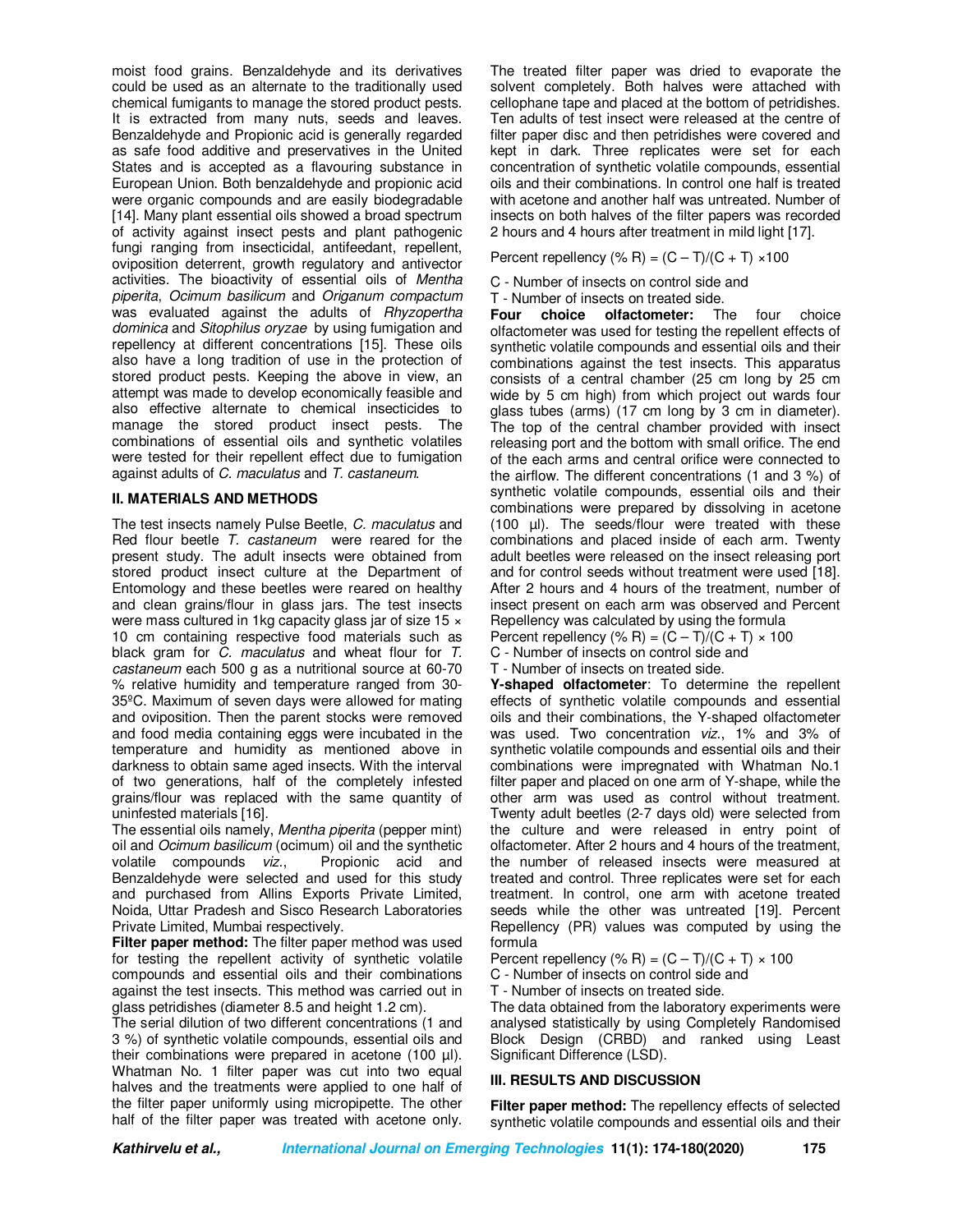combinations against *C. maculatus* are shown in Table 1 and Fig. 1. The result revealed that the maximum per cent repellency Benzaldehyde + *M. piperita* + *O. basilicum* 3% and it differed significantly from other treatments followed by Benzaldehyde + *M. piperita* 3% and Benzaldehyde + *M. piperita* + *O. basilicum* 1% with 78.33% and 76.00% respectively at 2 HAT and found to be statistically on par with each other. The minimum per cent repellency was noticed in the treatment, Propionic acid + Benzaldehyde 1 % with 20.00 % repellency which is followed by Propionic acid 1 % with 26.66 % and Propionic acid 3 % with 38.33%. The results of 4 HAT revealed that maximum repellency was noticed in the treatment, Benzaldehyde + *M. piperita* + *O. basilicum* 3% with 96.66% and it showed significant from other treatments, which is followed by Benzaldehyde + *M. piperita* 3% with 90.00% repellency. The treatments, Benzaldehyde + *M. piperita* + *O. basilicum* 1% and Benzaldehyde + *M. piperita* 1 % were recorded with 80.00 % repellency each whereas the minimum per cent repellency was evidenced in Propionic acid 1% with 40.00 % followed by Propionic acid 3% and Propionic acid + Benzaldehyde 1% with 43.33% each. The treatments, Propionic acid 1%, Propionic acid 3% and Propionic acid + Benzaldehyde 1% were found to be statistically on par with each other. No repellency was observed both in the control and in the comparative check acetone. The repellency against *T. castaneum* was noticed maximum in Benzaldehyde + *M. piperita* + *O. basilicum* 3 % with 76.66 % and it had significant difference from other treatments after 2 HAT followed by Benzaldehyde + *M. piperita* 3 % and Benzaldehyde + *M. piperita* + *O. basilicum* 1% with 63.33% and 56.66% respectively. The minimum per cent repellency was observed in the treatment, Propionic acid + Benzaldehyde 1% with 23.33% which is followed by Propionic acid 1% and Benzaldehyde 1 % with 26.66% each respectively and found to be on par with each

other. The results of repellency effect of various treatments at 4 HAT revealed the maximum repellency per cent in the treatment Benzaldehyde + *M. piperita* + *O. basilicum* 3% (96.66 %) which is followed by Benzaldehyde + *M. piperita* + *O. basilicum* 1%, Benzaldehyde + *M. piperita* 3% and Benzaldehyde + *M. piperita* 1% with 83.33%, 80.00% and 76.66% repellency respectively whereas the minimum per cent repellency was observed in Benzaldehyde 1 % with 30.00 % followed by Benzaldehyde + *O. basilicum* 3% with 40.00 % and Propionic acid 1 % with 43.33 % (Table 1) (Fig. 2). The results are supported by [20] the reports of the repellency test of *Ocimum grattissimum* essential oil and its important constituent eugenol against *C. chinensis* through choice bioassay in petriplates. After 24-h, 78 to 93 % repellency was observed at the concentration of 0.05 to 0.20 % v/w. They suggested the major reason for the negative per cent repellency values may due to the presences of high contact toxicity of eugenol. Further, the results are supported by [21] who found that the effect of essential oil of *Eucalyptus globulus* and *Ocimum grattissimum* were observed as 9.16+0.30 and 8.50+0.22 repellency respectively for *T. castaneum* and 8.66+0.33 and 8.16 + 0.30 for *S. oryzae*. The repellency of both insects increased with concentration from 0.05 % to 0.40 % at exposure time of 4 hours. These observations were confirmed that the essential oil which extracted from these plant had more repellency against both insects due to presence of the alkaloids like menthol, menthone (pepper mint oil) and eugenol (ocimum oil). It is clear that the present study revealed the ocimum oil combination gives maximum repellency even at low concentration among the other combinations. This may be due to the presence of methyl eugenol and linalool in ocimum. Also supported by the findings of [22] as the major constituents of *O. basilicum* is methyl chavicol, geranial, linalool.

| Table 1: Effect of repellency of selected synthetic volatile compounds and essential oils and their              |
|------------------------------------------------------------------------------------------------------------------|
| combinations against adults of <i>Callosobruchus maculatus</i> and <i>Tribolium castaneum</i> using filter paper |
| method.                                                                                                          |

|          | <b>Treatments</b>                                | % Repellency ( <i>C. maculatus</i> ) |                               | % Repellency ( <i>T. castaneum</i> ) |                             |
|----------|--------------------------------------------------|--------------------------------------|-------------------------------|--------------------------------------|-----------------------------|
| S.No.    |                                                  | 2 HAT                                | 4 HAT                         | 2 HAT                                | 4 HAT                       |
| 1.       | Propionic acid 1 %                               | $26.66(31.07)^t$                     | 40.00 (39.23)                 | 26.66 $(30.78)^{10}$                 | 43.33(41.15)                |
| 2.       | Propionic acid 3 %                               | $38.33(38.24)^e$                     | $43.33(41.15)$ <sup>t</sup>   | 43.33 $(41.15)^{cde}$                | $73.33(59.21)^{bc}$         |
| 3.       | Benzaldehyde 1 %                                 | 40.00 (39.23) <sup>e</sup>           | 56.66 (48.84) <sup>e</sup>    | $26.66(30.99)^{19}$                  | $30.00(33.21)^9$            |
| 4.       | Benzaldehyde 3 %                                 | 46.66 (43.08) <sup>d</sup>           | 66.66 $(54.99)$ <sup>de</sup> | 36.66 (37.99) <sup>er</sup>          | 50.00 $(45.00)^{et}$        |
| 5.       | Propionic acid + Benzaldehyde 1%                 | 20.00 $(26.56)^9$                    | $43.33(41.15)$ <sup>t</sup>   | 23.33 $(28.28)^9$                    | 46.66 $(43.07)^{1}$         |
| 6.       | Propionic acid + Benzaldehyde 3%                 | 58.33 (49.80) <sup>c</sup>           | 63.33 (52.77) <sup>e</sup>    | 46.66 $(43.07)^{de}$                 | 63.33 (52.77) <sup>ca</sup> |
| 7.       | Benzaldehyde + O. basilicum 1%                   | 40.00 (39.23) <sup>e</sup>           | 60.00 (50.77) <sup>e</sup>    | 36.66 $(37.22)^{er}$                 | 60.00 (50.77) <sup>de</sup> |
| 8.       | Benzaldehyde + O. basilicum 3%                   | 56.66 $(48.84)$ °                    | $76.66(61.22)^{cd}$           | 40.00 $(39.23)^{de}$                 | 40.00 $(39.23)^{19}$        |
| 9.       | Benzaldehyde + M. piperita 1%                    | 60.00 $(50.77)^{\circ}$              | 80.00 $(63.43)^c$             | 53.33 (46.92) <sup>bcd</sup>         | 76.66 (61.22) <sup>b</sup>  |
| 10.      | Benzaldehyde + M. piperita 3%                    | 78.33 (62.29) <sup>b</sup>           | $90.00(71.56)^{b}$            | 63.33 (52.77) <sup>b</sup>           | $80.00(63.43)^{b}$          |
| 11.      | Benzaldehyde + M. piperita + O.<br>basilicum 1 % | 76.00 (60.67) <sup>b</sup>           | 80.00 (63.43) <sup>c</sup>    | 56.66 (48.84) <sup>bc</sup>          | 83.33 (66.14) <sup>b</sup>  |
| 12.      | Benzaldehyde + M. piperita +<br>O.basilicum 3%   | 88.66 (70.34) <sup>a</sup>           | 96.66 (83.66) <sup>a</sup>    | 76.66 (61.22) <sup>a</sup>           | $96.66(83.66)^a$            |
| 13.      | Acetone                                          | $5.00(12.92)^n$                      | $0.000(0.28)^9$               | $0.00(0.28)^{h}$                     | $0.00(0.28)^n$              |
| 14.      | Control                                          | $0.00(0.28)^{1}$                     | $0.000(0.28)^9$               | $0.00(0.28)^{h}$                     | $0.00(0.28)^{h}$            |
| SEd      |                                                  | 1.18                                 | 3.26                          | 3.79                                 | 3.56                        |
| CD(0.05) |                                                  | 2.24                                 | 6.68                          | 7.77                                 | 7.31                        |

\*Mean of three replications

\*HAT – Hours After Treatment

\*Values in parenthesis are arc sine transformed

\*Values with different alphabets differ significantly according to LSD

**Kathirvelu et al., International Journal on Emerging Technologies 11(1): 174-180(2020) 176**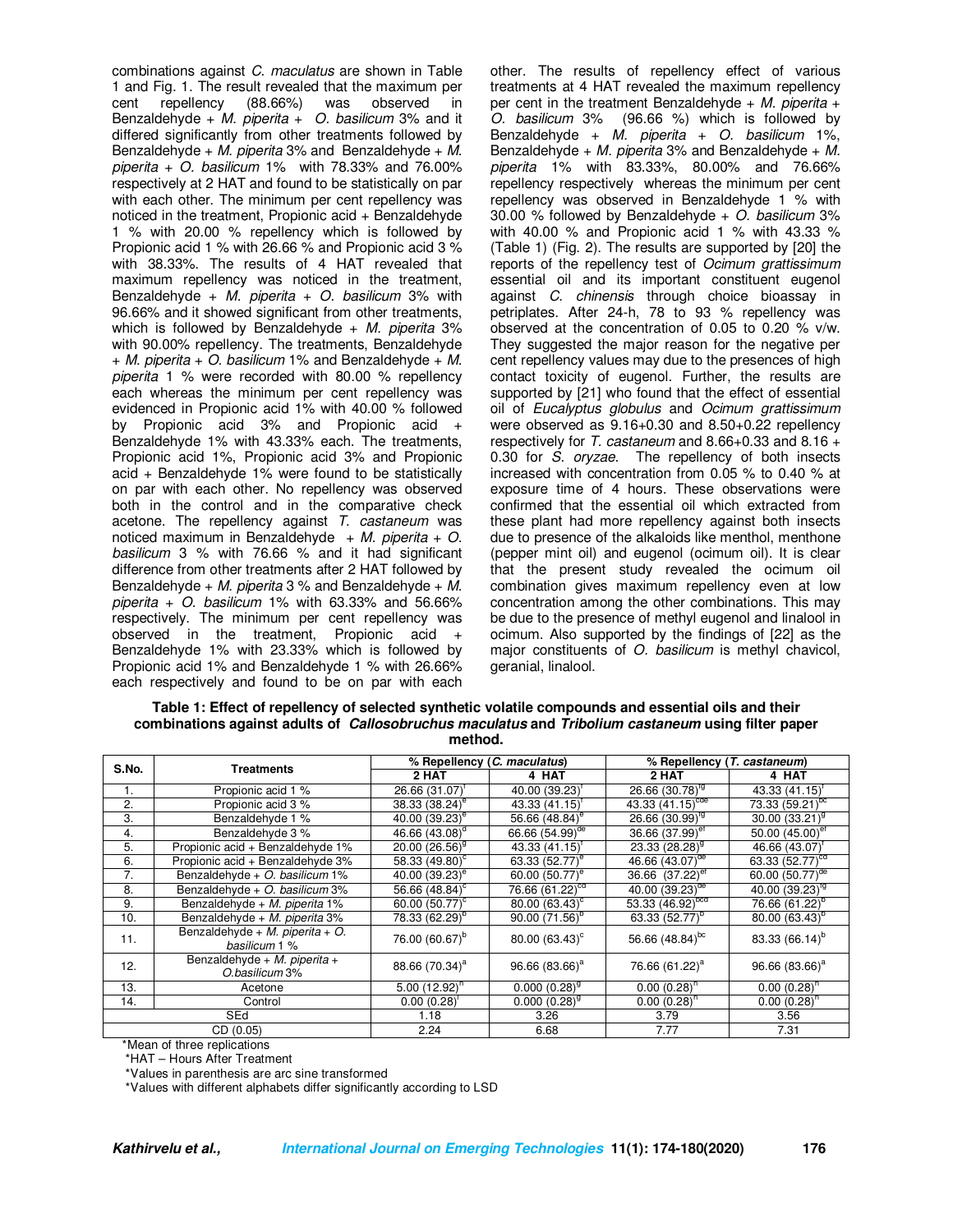

**Fig. 1.** Comparison of repellency activities against *Callosobruchus maculatus.*

**Four choice olfactometer:** At 2 HAT, the maximum per cent repellency (85.71 %) was reported in Benzaldehyde + *M. piperita* + *O. basilicum* 3 % against *C. maculatus* followed by Benzaldehyde + *M. piperita* 3 % and Benzaldehyde + *M. piperita* + *O. basilicum* 1 % with 77.77 % and 75.00 % respectively whereas Benzaldehyde + *M. piperita* 3 % and Benzaldehyde + *M. piperita* + *O. basilicum* 1 % were found to be on par statistically. The minimum per cent repellency was noticed in the treatment Propionic acid 1 % with 33.33 %. followed by Propionic acid 3 % and Benzaldehyde 1 % recorded 41.66 % each. While observing at 4 HAT, the maximum per cent repellency was found in Benzaldehyde + *M. piperita* + *O. basilicum* 3 % with 95.22 % followed by Benzaldehyde + *M. piperita* + *O. basilicum* 1 % observed with 89.29%. The treatments, Benzaldehyde + *M. piperita* 3% (86.29%) and Benzaldehyde + *M. piperita* 1% (85.46 %) were followed suit whereas Benzaldehyde + *M. piperita* 3 % and Benzaldehyde + *M. piperita* 1 % were showed no significant difference. The minimum per cent repellency was witnessed in Propionic acid 1% (41.65%) followed by Propionic acid 3% (46.65%) and Propionic acid + Benzaldehyde 1% (60.00%) whereas Propionic acid 1% and Propionic acid 3% were statistically equal (Table 2) (Fig. 1).

**Kathirvelu et al., International Journal on Emerging Technologies 11(1): 174-180(2020) 177** The maximum per cent repellency against *T. castaneum* was recorded in Benzaldehyde + *M. piperita* + *O. basilicum* 3% and Benzaldehyde + *M. piperita* 3 % with 94.00 % and 92.58% respectively and were statistically on par with each other at 2 HAT. This was followed by Benzaldehyde + *O. basilicum* 3% and Propionic acid + Benzaldehyde 3 % with 88.87% and 86.29% respectively. The minimum per cent repellency was evidenced in the treatment, Propionic acid 1% (36.65 %) and Benzaldehyde + *O. basilicum* 1 % (43.32%). While observing at 4 HAT, the maximum per cent repellency was noticed in Benzaldehyde + *M. piperita* +*O.* 

*basilicum* 3 % with 96.00%, Benzaldehyde +*M. piperita*  3 % and Benzaldehyde + *O. basilicum* 3% recorded 92.57% each and were statistically on par. The minimum per cent repellency was noticed as 55.32% in Propionic acid 1% followed by 67.76% in Benzaldehyde + *O. basilicum* 1% (Table 2) (Fig. 2). The results of repellency bioassay conducted by using four choice olfactometer revealed that the maximum repellency was observed in the treatment Benzaldehyde + *M. piperita* + *O. basilicum* 3% with 95.22% and 96.00 % against *C. maculatus* and *T. castaneum* at 4 HAT respectively. **Y-shaped olfactometer:** The results of repellency against *C. maculatus* during 2 HAT revealed the maximum effect from Benzaldehyde + *M. piperita* + *O. basilicum* 3 % treatment with 78.33% and it differed significantly from other treatments, followed by Benzaldehyde + *M. piperita* 3% and Benzaldehyde + *M. piperita* + *O. basilicum* 1 % with 76.66% and 71.66% respectively. The repellency of Benzaldehyde + *M. piperita* + *O. basilicum* 3 % and Benzaldehyde + *M. piperita* 3% were statistically on par and exhibited similar effects. The minimum per cent repellency was evidenced in the treatment, Propionic acid 1% (8.33%) which is closely followed by Benzaldehyde 1 %, Propionic acid 3 % and Propionic acid + Benzaldehyde 1% with 15.00 %, 16.66 % and 18.33% respectively and found to be statistically on par with each other. The results of 4 HAT showed that maximum repellency was noticed in the treatment, Benzaldehyde + *M. piperita* + *O. basilicum* 3% recorded 91.66 % close on the heels of

the treatment, Benzaldehyde + *M. piperita* 3%, Benzaldehyde + *M. piperita* + *O. basilicum* 1 % and Benzaldehyde + *M. piperita* 1% were followed suit with 85.00 %, 81.66% and 80.00% repellency respectively whereas the minimum per cent repellency was observed in Propionic acid + Benzaldehyde 1% with 28.33% followed by Propionic acid 1%, Benzaldehyde 3% and propionic acid 3 % with 33.33%, 38.33% and 41.66%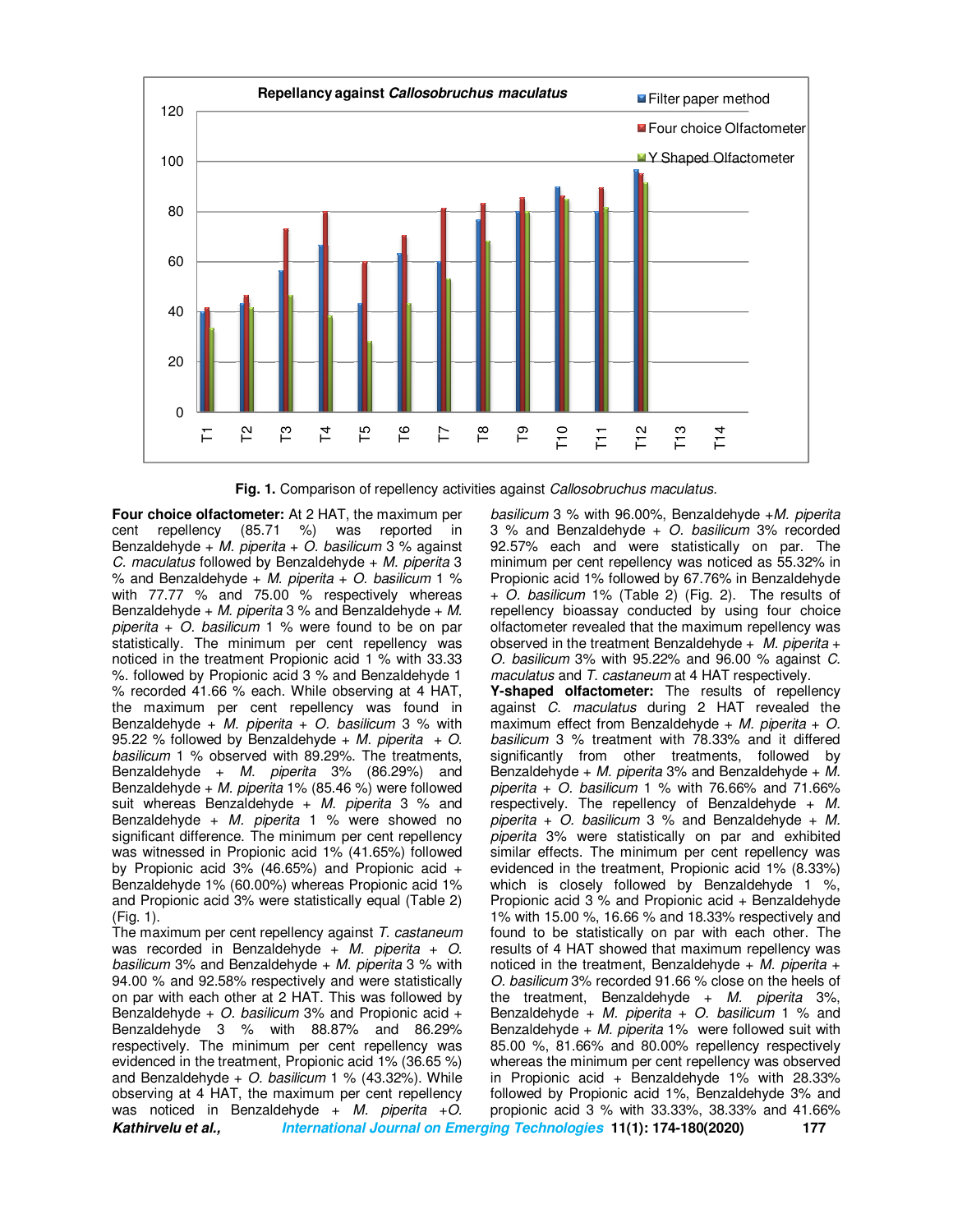respectively (Table 3) (Fig. 1). The repellency effects of selected synthetic volatile compounds and essential oils and their combinations against *T. castaneum* are furnished in Table 3 and Fig. 2.

## **Table 2: Effect of repellency of selected synthetic volatile compounds and essential oils and their combinations against adults of C. maculatus and T. castaneum using four choice olfactometer.**

| S. No.         | <b>Treatments</b>                               | % Repellency Callosobruchus<br>maculatus |                            | % Repellency Tribolium<br>castaneum |                             |
|----------------|-------------------------------------------------|------------------------------------------|----------------------------|-------------------------------------|-----------------------------|
|                |                                                 | 2 HAT                                    | 4 HAT                      | 2 HAT                               | 4 HAT                       |
| $\mathbf{1}$ . | Propionic acid 1%                               | $33.33(35.26)^n$                         | 41.65 $(40.19)^n$          | $36.65(37.25)^e$                    | 55.32 $(48.05)^e$           |
| $\overline{2}$ | Propionic acid 3%                               | 41.66 $(40.20)^9$                        | 46.65 $(43.08)^n$          | $70.46~(57.09)^d$                   | 81.31 $(64.41)^{bc}$        |
| 3.             | Benzaldehvde 1%                                 | 41.66 $(40.20)^9$                        | 73.32 (58.95) <sup>T</sup> | $72.13(58.18)^{\circ}$              | 80.00 (63.54) <sup>c</sup>  |
| 4.             | Benzaldehyde 3%                                 | 58.33 (49.80) <sup>e</sup>               | $80.00(63.44)^e$           | 82.11 (65.06) <sup>c</sup>          | 86.65 (68.71) <sup>p</sup>  |
| 5.             | Propionic acid + Benzaldehyde 1%                | $50.00(45.00)^t$                         | 60.00 (50.77) <sup>9</sup> | 82.20 $(65.06)^{\circ}$             | $86.65(68.59)^b$            |
| 6.             | Propionic acid + Benzaldehyde 3%                | 58.33 (49.80) <sup>e</sup>               | $70.65(57.22)^{1}$         | $86.29(68.31)^{bc}$                 | 86.28 (68.31) <sup>p</sup>  |
| 7.             | Benzaldehyde + O. basilicum 1%                  | 58.33 $(49.80)^e$                        | 81.53 $(64.60)^{de}$       | 43.32 $(41.16)$ <sup>e</sup>        | 67.76 (55.43)               |
| 8.             | Benzaldehyde + O. basilicum 3%                  | 66.66 (54.76) <sup>d</sup>               | 83.33 $(65.93)^{cde}$      | 88.87 (70.58) <sup>b</sup>          | $92.57(74.94)^a$            |
| 9.             | Benzaldehyde + M. piperita 1%                   | $71.08~(57.47)^c$                        | 85.46 $(67.70)^{cd}$       | 82.22 (65.31) <sup>c</sup>          | 82.21 $(65.99)^{bc}$        |
| 10.            | Benzaldehyde + M. piperita 3%                   | 77.77 (61.89) <sup>p</sup>               | $86.29(68.50)^{cd}$        | 92.58 (74.95) <sup>a</sup>          | 92.57 $(74.94)^{a}$         |
| 11.            | Benzaldehyde + M. piperita + O.<br>basilicum 1% | 75.00 (60.01) <sup>b</sup>               | 89.67 (71.33) <sup>b</sup> | 83.32 (65.99) <sup>c</sup>          | 83.32 (65.99) <sup>bc</sup> |
| 12.            | Benzaldehyde + M. piperita +<br>O.basilicum 3%  | 85.71 (68.00) <sup>a</sup>               | 95.22 (77.49) <sup>a</sup> | 94.00 (75.90) <sup>a</sup>          | 96.00 (78.90) <sup>a</sup>  |
| 13.            | Acetone                                         | $0.00(0.28)$ i                           | 0.00(0.28)                 | $0.00(0.28)^{1}$                    | 0.00(0.28)                  |
| 14.            | Control                                         | $0.00(0.28)$ i                           | $0.00(0.28)^{1}$           | $0.00(0.28)^{t}$                    | 0.00(0.28)                  |
| <b>SEd</b>     |                                                 | 1.10                                     | 1.70                       | 1.98                                | 2.18                        |
| CD (0.05)      |                                                 | 2.27                                     | 3.49                       | 4.06                                | 4.46                        |

\*Mean of three replications

\*HAT – Hours After Treatment

\*Values in parenthesis are arc sine transformed

\*Values with different alphabets differ significantly according to LSD

**Table 3: Effect of repellency of selected synthetic volatile compounds and essential oils and their combinations against adults of C. maculatus and T. castaneum using Y- shaped olfactometer.** 

| S.No.     | <b>Treatments</b>                               | % Repellency (C. maculatus) |                                 | % Repellency (T. castaneum)  |                               |
|-----------|-------------------------------------------------|-----------------------------|---------------------------------|------------------------------|-------------------------------|
|           |                                                 | 2 HAT                       | 4 HAT                           | 2 HAT                        | 4 HAT                         |
| 1.        | Propionic acid 1%                               | $8.33(16.59)^t$             | $33.\overline{33(35.25)^{9h}}$  | 6.66 $(14.75)^9$             | $23.33(28.85)^n$              |
| 2.        | Propionic acid 3%                               | 16.66 $(24.04)^e$           | 41.66 $(40.17)$ <sup>et</sup>   | $11.66(19.88)^t$             | 36.66 (37.22) <sup>et</sup>   |
| 3.        | Benzaldehyde 1%                                 | 15.00 (22.78) <sup>e</sup>  | 46.66 $(43.08)^{de}$            | 10.00 $(18.43)^{19}$         | 41.66 $(40.19)$ <sup>de</sup> |
| 4.        | Benzaldehyde 3%                                 | 31.66 $(34.23)^d$           | $38.\overline{33} (38.24)^{19}$ | 26.66 (31.07) <sup>e</sup>   | 33.33 $(35.25)^{19}$          |
| 5.        | Propionic acid + Benzaldehyde 1%                | 18.33 $(25.30)^e$           | $28.33(32.14)^n$                | $13.33(21.33)^{T}$           | 28.33 $(32.14)$ <sup>gh</sup> |
| 6.        | Propionic acid + Benzaldehyde 3%                | $33.33(35.21)^d$            | 43.33 $(41.16)$ <sup>er</sup>   | 31.66 $(34.18)$ <sup>e</sup> | 36.66 (37.25) <sup>et</sup>   |
| 7.        | Benzaldehyde + O. basilicum 1%                  | 50.00 $(45.00)^c$           | $53.\overline{33} (46.91)^d$    | 45.00 $(42.13)^{o}$          | 48.33 (44.04) <sup>°</sup>    |
| 8.        | Benzaldehyde + O. basilicum 3%                  | 55.00 (47.87) <sup>c</sup>  | 68.33 $(55.77)^{\circ}$         | $50.00(45.00)^d$             | 63.33 $(52.74)^c$             |
| 9.        | Benzaldehyde + M. piperita 1%                   | 68.33 (55.77) <sup>b</sup>  | $80.00(63.43)^b$                | 61.66 $(51.75)^{\circ}$      | 75.00 (60.00) <sup>b</sup>    |
| 10.       | Benzaldehyde + M. piperita 3%                   | 76.66 $(61.14)^a$           | 85.00 (67.21) <sup>b</sup>      | 71.66 $(57.86)^{ab}$         | 80.00 $(63.43)^{ab}$          |
| 11.       | Benzaldehyde + M. piperita + O.<br>basilicum 1% | 71.66 (57.86) <sup>ab</sup> | 81.66 (64.69) <sup>b</sup>      | 65.00 (53.73) <sup>bc</sup>  | 76.66 $(61.14)^{b}$           |
| 12.       | Benzaldehyde + M. piperita +<br>O.basilicum 3%  | 78.33(62.29) <sup>a</sup>   | 91.66 $(73.40)^a$               | 73.33 (58.93) <sup>a</sup>   | 83.33 (65.95) <sup>a</sup>    |
| 13.       | Acetone                                         | $0.00(0.28)^9$              | $0.00(0.28)^9$                  | $1.66(4.49)^n$               | 1.66(4.49)                    |
| 14.       | Control                                         | $0.00(0.28)^{9}$            | $0.00(0.28)^{1}$                | $0.00(0.28)^n$               | $0.00(0.28)^{1}$              |
| SEd       |                                                 | 2.25                        | 2.18                            | 2.20                         | 2.13                          |
| CD (0.05) |                                                 | 4.57                        | 4.48                            | 4.52                         | 4.37                          |

\*Mean of three replications

\*HAT – Hours After Treatment

\*Values in parenthesis are arc sine transformed

\*Values with different alphabets differ significantly according to LSD

During 2 HAT, the maximum per cent repellency was observed in Benzaldehyde + *M. piperita* + *O. basilicum*  3% treatment with 73.33% while Benzaldehyde + *M. piperita* 3% and Benzaldehyde + *M. piperita* + *O. basilicum* 1% treatment were followed suit with 71.66% and 65.00 % respectively. The minimum per cent repellency was noticed in the treatment, Propionic acid 1% (6.66%) which is followed by Benzaldehyde 1% (10.00%) and Propionic acid 3% (11.66%). The results of 4 HAT revealed that maximum repellency per cent was in the treatment with Benzaldehyde + *M. piperita* +

*O. basilicum* 3 % (83.33%) followed by Benzaldehyde + *M. piperita* 3%, Benzaldehyde + *M. piperita* + *O. basilicum* 1% and Benzaldehyde + *M. piperita* 1% with 80.00%, 76.66%, 75.00% respectively whereas the minimum per cent repellency was seen in Propionic acid 1% with 23.33% followed by Propionic acid + Benzaldehyde 1%, Benzaldehyde 3% and Propionic acid 3% with 28.33%, 33.33% and 36.66% respectively. The present study revealed that repellency rate was increased when the concentration of treatments and time increased. This showed that repellency and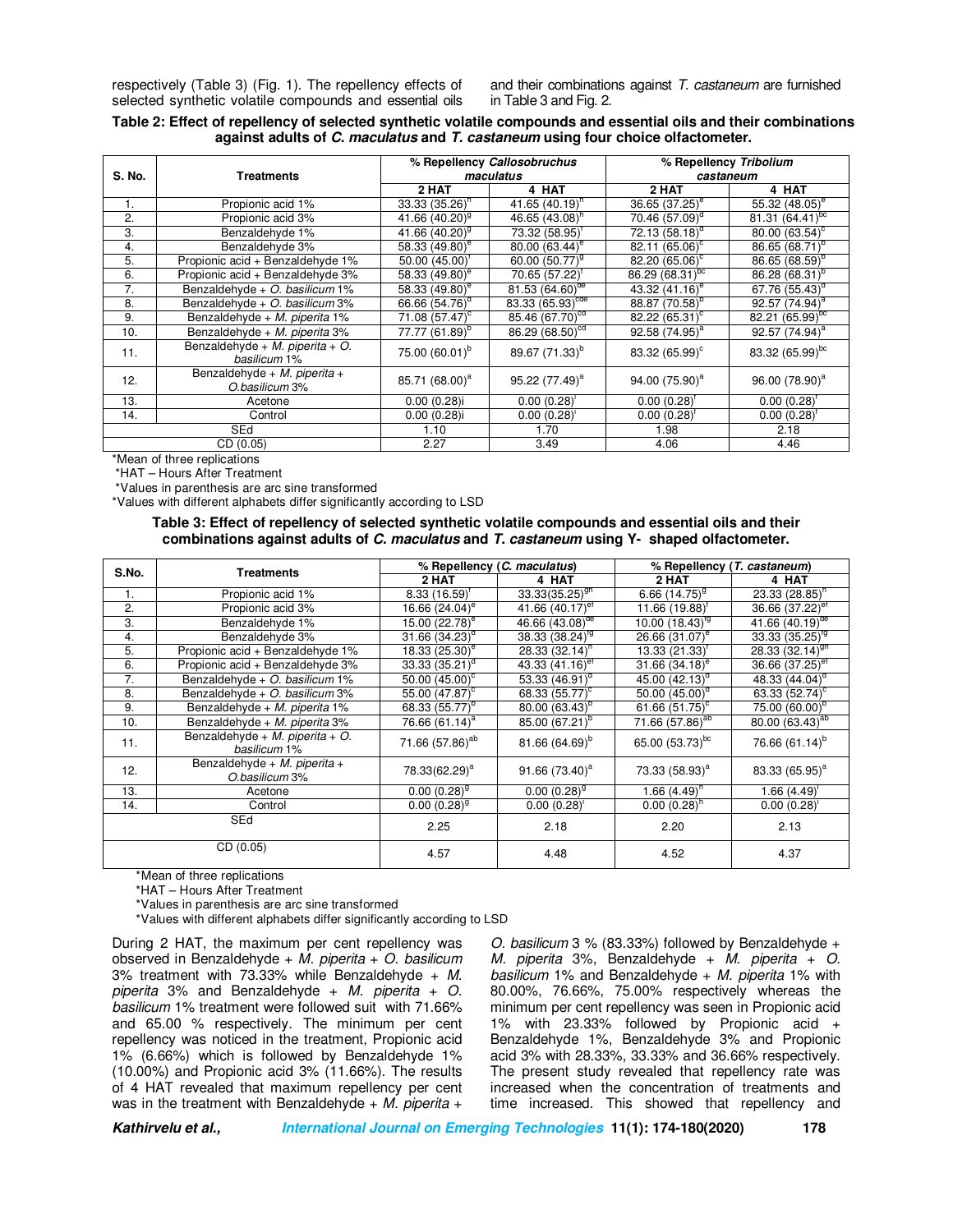concentration were proportional to each other. It may be due to the presence of phytochemicals of the essential oils, pungency of synthetic volatiles and the occurrence of major constituents, menthol and eugenol in the peppermint oil and ocimum oil respectively [23].



**Fig. 2.** Comparison of repellency activities against *Tribolium castaneum.*

#### **IV. CONCLUSION**

It is concluded from the repellency effect of essential oils and synthetic volatile compounds that Benzaldehyde + *M. piperita* + *O. basilicum* 3 % had maximum repellency effect against *C. maculatus* and *T. castaneum* in all the three methods*.* Hence, combinations of essential oils and synthetic volatile *viz*., Propionic acid and Benzaldehyde could be used as an alternate to the conventionally used chemical fumigants to control stored product pests.

## **V. FUTURE SCOPE**

Further studies are required on the safety issues of synthetic volatiles and essential oils against non-target organisms and to explore the mechanism of action against target pests. Furthermore, isolation and characterization of the essential oil constituents will provide complete insight into the pesticidal activity and will be helpful in the preparation of easily usable formulations against stored produce pests. Hence, the use of naturally occurring synthetic volatile compounds and essential oils of plant species may also be incorporated in the stored grain pest management programme as an alternative so as to avoid the usage of harmful synthetic chemicals and can avoid resistant development.

#### **Conflict of Interest.** None.

#### **ACKNOWLEDGEMENTS**

The authors are thankful to the authorities of Annamalai University for their permission to carry out the research work.

### **REFERENCES**

[1]. Rajashekar, Y., Gunasekaran, N., & Shivanandappa, T. (2010). Insecticidal activity of the root extract of *Decalepis hamiltonii* against storedproduct insect pests and its application in grain protection. *Journal of Food Science and Technology*, *47*(3), 310-314.

[2]. Hogstrum, D. W. & Subramanyam, B. (2009). Stored Product Resources. AACC International, ST. Paul, Minnesota. 509p.

[3]. Zettler, L. J., & Keever, D. W. (1994). Phosphine resistance in cigarette beetle (Coleoptera: Anobiidae) associated with tobacco storage in the southeastern United States. *Journal of Economic Entomology*, *87*(3), 546-550.

[4]. Dubey, S. C., Suresh, M., & Singh, B. (2007). Evaluation of *Trichoderma* species against *Fusarium oxysporum* f. sp. ciceris for integrated management of chickpea wilt. *Biological Control*, *40*(1), 118-127.

[5]. Kumar, R., Mishra, A. K., Dubey, N. K., & Tripathi, Y. B. (2007). Evaluation of *Chenopodium ambrosioides* oil as a potential source of antifungal, antiaflatoxigenic and antioxidant activity. *International Journal of Food Microbiology*, *115*(2), 159-164.

[6]. Singh, D., & Mehta, S. S. (2010). Menthol containing formulation inhibits adzuki bean beetle, *Callosobruchus chinensis* L.(Coleoptera; Bruchidae) population in pulse grain storage. *Journal of Biopesticides*, *3*(3), 596-603.

[7]. Brito, J. P., Baptistussi, R. C., Funichelo. M., Oliverra, J. E.M., & Bortoli, S. A. (2006). Effect of essential oils of Eucalyptus spp. under *Zabrotes sunfasciatus* (Both. 1833) (Coleoptera: Bruchidae) and *Callosobruchus maculates* (Fab.), (Coleoptera: Bruchidae) in two beans species. *Bol sanidad Veg plagas, 32*(4), 573-580.

[8]. Kim, S. I., Roh, J. Y., Kim, D. H., Lee, H. S., & Ahn, Y. J. (2003). Insecticidal activities of aromatic plant extracts and essential oils against *Sitophilus oryzae* and *Callosobruchus chinensis*. *Journal of Stored products research*, *39*(3), 293-303.

[9]. Rani, P. U., & Rajasekharreddy, P. (2010). Insecticidal activity of (2n-octylcycloprop-1-enyl)-